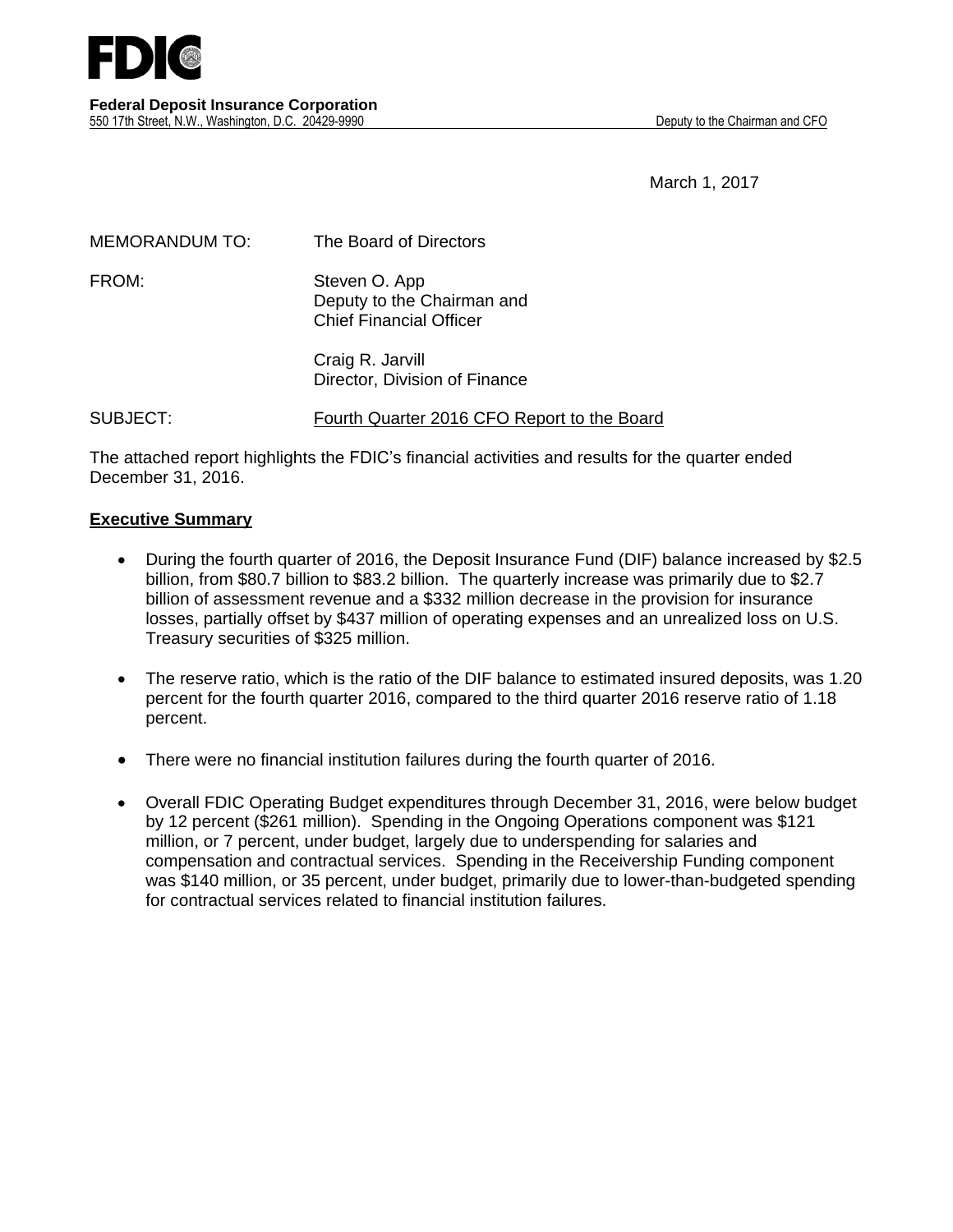**I. Financial Results** (See pages 8 - 9 for detailed data and charts.)

# **Deposit Insurance Fund**

- The DIF balance was \$83.2 billion at year-end 2016, an increase of \$10.6 billion from \$72.6 billion at year-end 2015. The DIF's comprehensive income totaled \$10.6 billion for 2016 compared to comprehensive income of \$9.8 billion during 2015. This \$742 million year-overyear increase was primarily due to a \$1.1 billion increase in assessment revenue and a \$249 million increase in interest revenue, partially offset by \$683 million lower negative provision for insurance losses.
- The provision for insurance losses was negative \$1.6 billion for 2016, compared to negative \$2.3 billion for 2015. The negative provision for 2016 primarily resulted from a decrease of \$1.7 billion in the estimated losses for institutions that failed in current and prior years, partially offset by a \$97 million increase in the contingent liability for anticipated failures. The \$1.7 billion decrease in the estimated losses from failures was primarily attributable to (1) unanticipated recoveries of \$545 million in litigation settlements, professional liability claims, and tax refunds by the receiverships; (2) a \$584 million decrease in the receiverships' sharedloss liability; (3) a \$406 million decrease in projected future receivership expenses and receivership legal and representation and warranty liabilities; and (4) a \$231 million decrease resulting from greater-than-anticipated collections from receiverships' asset sales and updated estimated recovery rates applied to the remaining assets in liquidation.

#### **Assessments**

- During December, the DIF recognized a total of \$2.7 billion in assessment revenue. Of this amount, \$1.5 billion represented the estimate for fourth quarter 2016 insurance coverage. Also, the DIF recognized \$1.2 billion in estimated large bank surcharges for the fourth quarter 2016. Additionally, the DIF recognized an adjustment of \$20 million that increased assessment revenue. This adjustment consisted of a \$45 million increase from prior period amendments and a \$25 million decrease to the estimate for third quarter 2016 insurance coverage recorded at September 30, 2016. The latter adjustment was primarily due to lower than estimated assessment rates for several large banks.
- On December 30, 2016, the FDIC collected \$1.5 billion in DIF regular assessments and \$1.2 billion in surcharge assessments for third quarter 2016 insurance coverage.
- **II. Investment Results** (See pages 10 11 for detailed data and charts.)

#### **DIF Investment Portfolio**

- On December 31, 2016, the total liquidity (also total market value) of the DIF investment portfolio stood at \$75.3 billion, up \$11.6 billion from its December 31, 2015, balance of \$63.7 billion. During the year, interest revenue, receivership dividends, and deposit insurance assessment collections exceeded resolution-related outlays and operating expenses.
- On December 31, 2016, the DIF investment portfolio's yield was 1.12 percent, up 18 basis points from its December 31, 2015, yield of 0.94 percent. The new Treasury securities purchased during the year generally had higher yields than the maturing securities' yields, some considerably higher.
- In accordance with the approved fourth quarter 2016 DIF portfolio investment strategy, staff purchased a total of 21 short- to intermediate-maturity conventional Treasury securities, all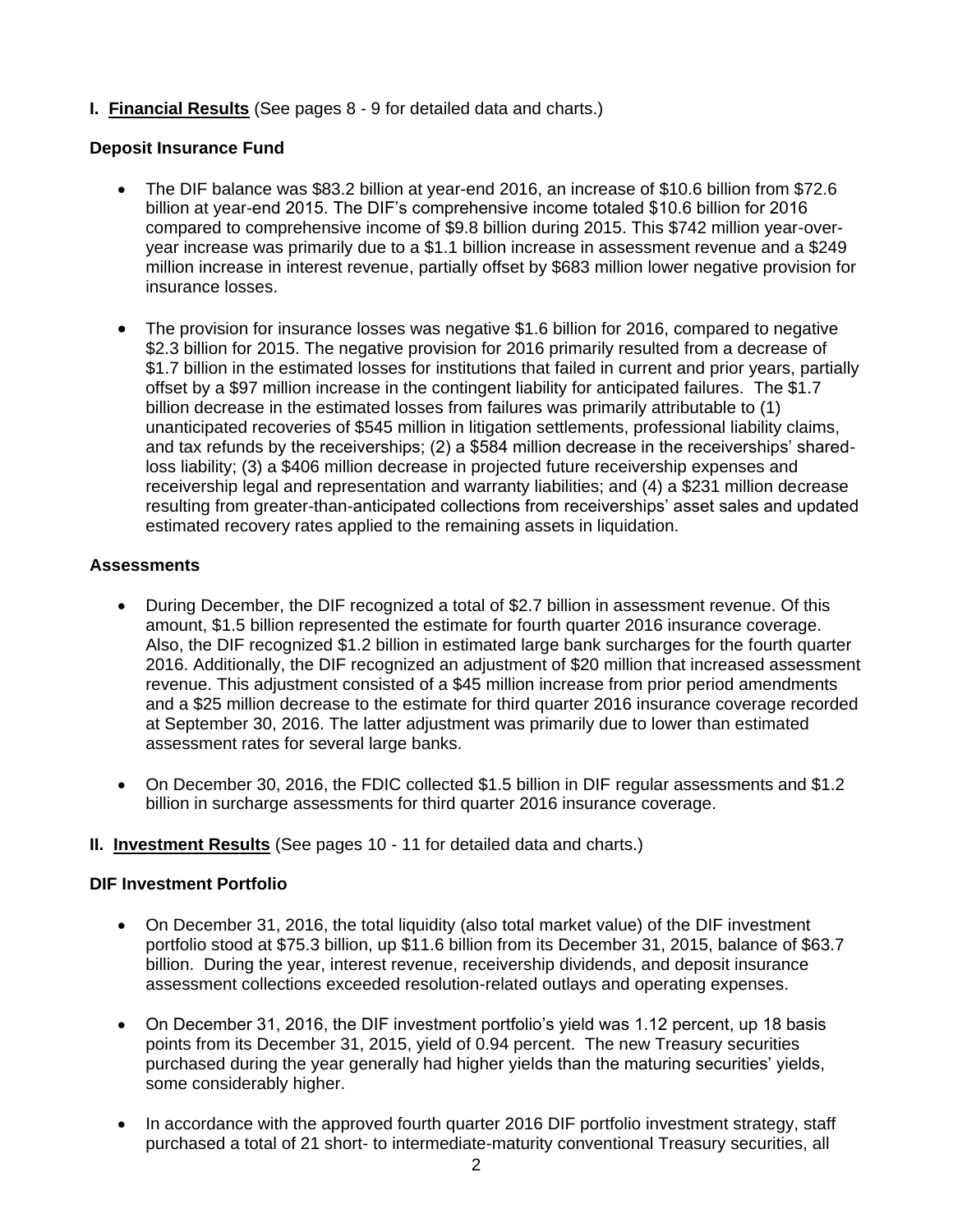designated as available-for-sale. The 21 securities purchased during the fourth quarter had a total par value of \$13.7 billion, a weighted average yield of 1.53 percent, and a weighted average maturity of 3.76 years.

**III. Budget Results** (See pages 12 - 13 for detailed data.)

### **Approved Budget Modifications**

The 2016 Budget Resolution delegated to the Chief Financial Officer (CFO) and selected other officials the authority to make certain modifications to the 2016 FDIC Operating Budget. The following budget reallocations were made during the fourth quarter in accordance with the authority delegated by the Board of Directors. None of these modifications changed the total 2016 FDIC Operating Budget as approved by the Board in December 2015.

- In November 2016, the CFO approved multiple budget modifications within the Ongoing Operations budget components of the Division of Information Technology (DIT) and the Information Security and Privacy Staff (ISPS), as follows:
	- $\circ$  At DIT's request, the hardware/software "technical refresh" allowance in its budget was reduced by \$5,205,926 and that amount reallocated to the Corporate Unassigned contingency reserve. DIT elected not to use a substantial portion of the allowance provided to it for update and replacement of its installed base of hardware and software until it completed an evaluation of the impact of its IT transformation strategy on DIT's future hardware/software needs.
	- $\circ$  The DIT budget was increased by \$3,272,932, with a corresponding reduction in the Corporate Unassigned contingency reserve, to address a projected operational shortfall in the infrastructure services area. Additional budget authority was also reprogrammed internally within the DIT budget to address this shortfall.
	- $\circ$  The DIT budget was increased by \$3,112,641, with a corresponding reduction in the Corporate Unassigned contingency reserve, to support several major initiatives. These included funding for continuity of operations planning (\$1.2 million), planning for the transition of e-mail services to a shared services environment (\$676,000), and various security-related initiatives.

The net effect of these changes was to increase the DIT Ongoing Operations budget by a net of \$1,179,647, with the following changes by major expense category: Outside Services – Personnel (\$1,729,651), Equipment (-\$290,124), Outside Services – Other (-\$690,000), Travel (\$255,120), and Other Expenses (\$175,000).

In addition, ISPS's Ongoing Operations budget was increased by \$250,000 to address a shortfall in ISPS's "technical refresh" allowance, with additional funds for that purpose provided through internal reallocations within the ISPS budget. These changes increased ISPS's Equipment budget by \$2.3 million, while reducing its Outside Services – Personnel budget by \$2,050,000.

- In December 2016, the CFO approved a reallocation of \$16,000 from the Outside Services Personnel expense category to the Travel expense category within the Ongoing Operations budget of the Executive Offices.
- In December 2016, DIT realigned its Ongoing Operations budget to increase its budget resources for Buildings by \$1,585,045, and Outside Services – Other by \$12,335, with an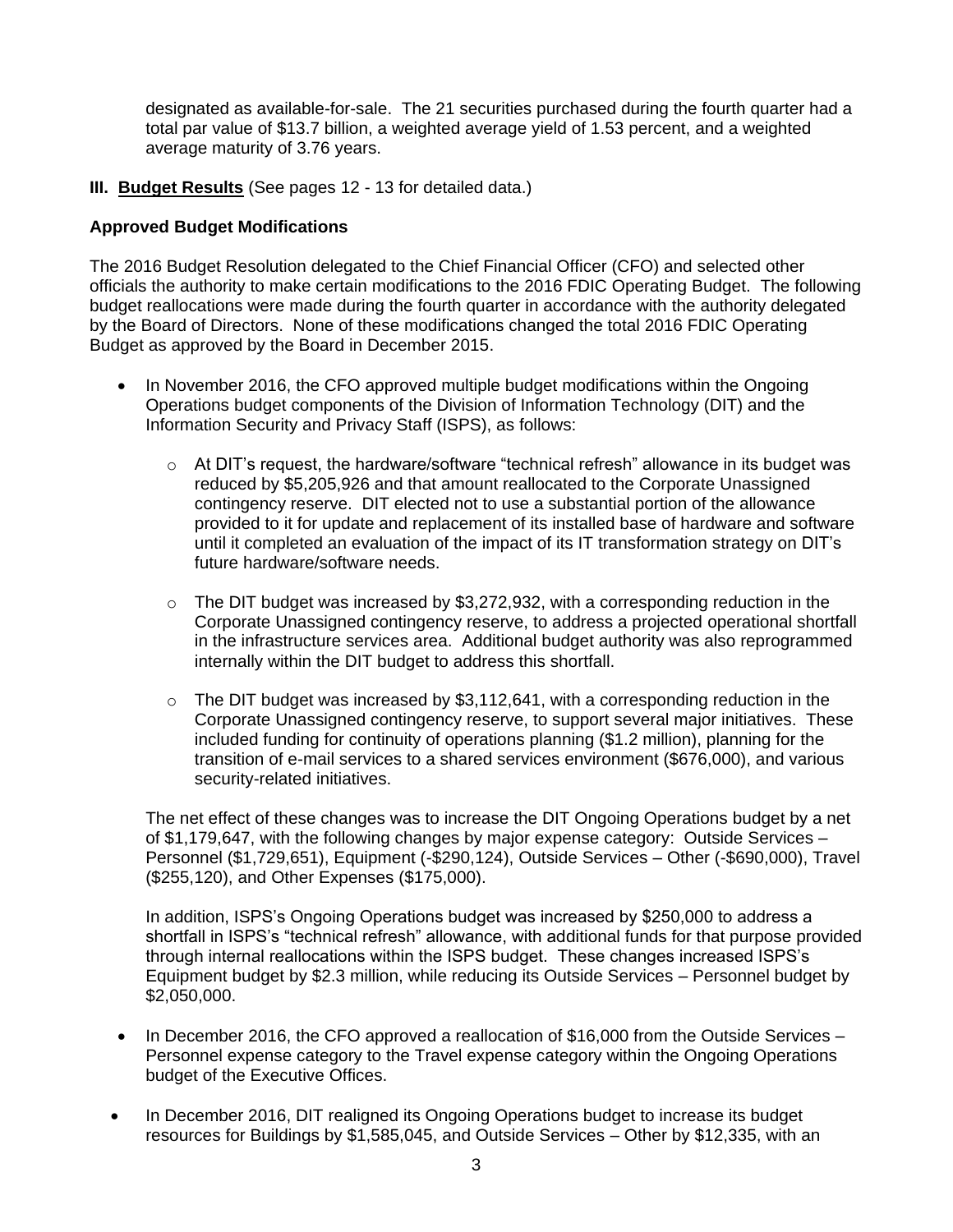offsetting reduction to its Outside Services – Personnel expense category. This reallocation was made primarily to better align its budget with costs for the Manassas Data Center. DIT also realigned \$386,500 of its Receivership Funding budget from the Outside Services – Personnel expense category to various other expense categories to better align its budget resources with projected expenses.

 The amounts remaining within the Corporate Unassigned contingency reserves for the Ongoing Operations and Receivership Funding budget components were \$13,285,893 and \$27,536,513, respectively, following these reallocations. This unused budget authority lapsed at the end of the year.

#### **Spending Variances**

Significant spending variances by major expense category and division/office are discussed below. Significant spending variances for the year ending December 31, 2016, are defined as those that either (a) exceed by any amount the annual budget for a major expense category or the total budget for a division or office, or (b) are under the annual budget for a major expense category or the budget for a division/office by an amount that exceeds \$1 million and represents more than three percent of the major expense category or total division/office budget.

# **Significant Spending Variances by Major Expense Category**

#### Ongoing Operations

There was a significant spending variance in all major expense categories in the Ongoing Operations component of the 2016 FDIC Operating Budget:

- Salaries and Compensation expenditures were approximately \$70 million, or 6 percent, less than budgeted. The Division of Risk Management Supervision (RMS) (\$29 million), the Legal Division (\$8 million), and the Division of Depositor and Consumer Protection (DCP) (\$7 million) all spent less than budgeted in this expense category, primarily due to higher-than-projected vacancies in budgeted positions during the year. Most of the variances were related to authorized non-permanent positions.
- Outside Services-Personnel expenditures were \$25 million, or 11 percent, less than budgeted.
	- $\circ$  The Division of Administration (DOA) spent \$8 million less than budgeted, largely due to lower-than-budgeted spending for several security-related initiatives, including finger printing services, background investigations, and the Access Control Program; and delays and reduced contractor support requirements for several HR initiatives, including the PMR and Salary Structure review, development of a Corporate Workforce Planning Model, administration of student programs, and the revision of position descriptions for positions subject to the Federal Labor Standards Act.
	- $\circ$  The CIO Council spent almost \$4 million less than budgeted due to lower spending on application maintenance and operations, small enhancements and development, and remediation of technical obsolescence. No funds were spent from the Technical Obsolescence Remediation Fund established by the Council for 2016.
	- $\circ$  The Division of Depositor and Consumer Protection spent \$2 million less than budgeted due primarily to delays in planned Money Smart projects, the Small Dollar Savings project, and the biennial FDIC Survey of Unbanked and Underbanked Households as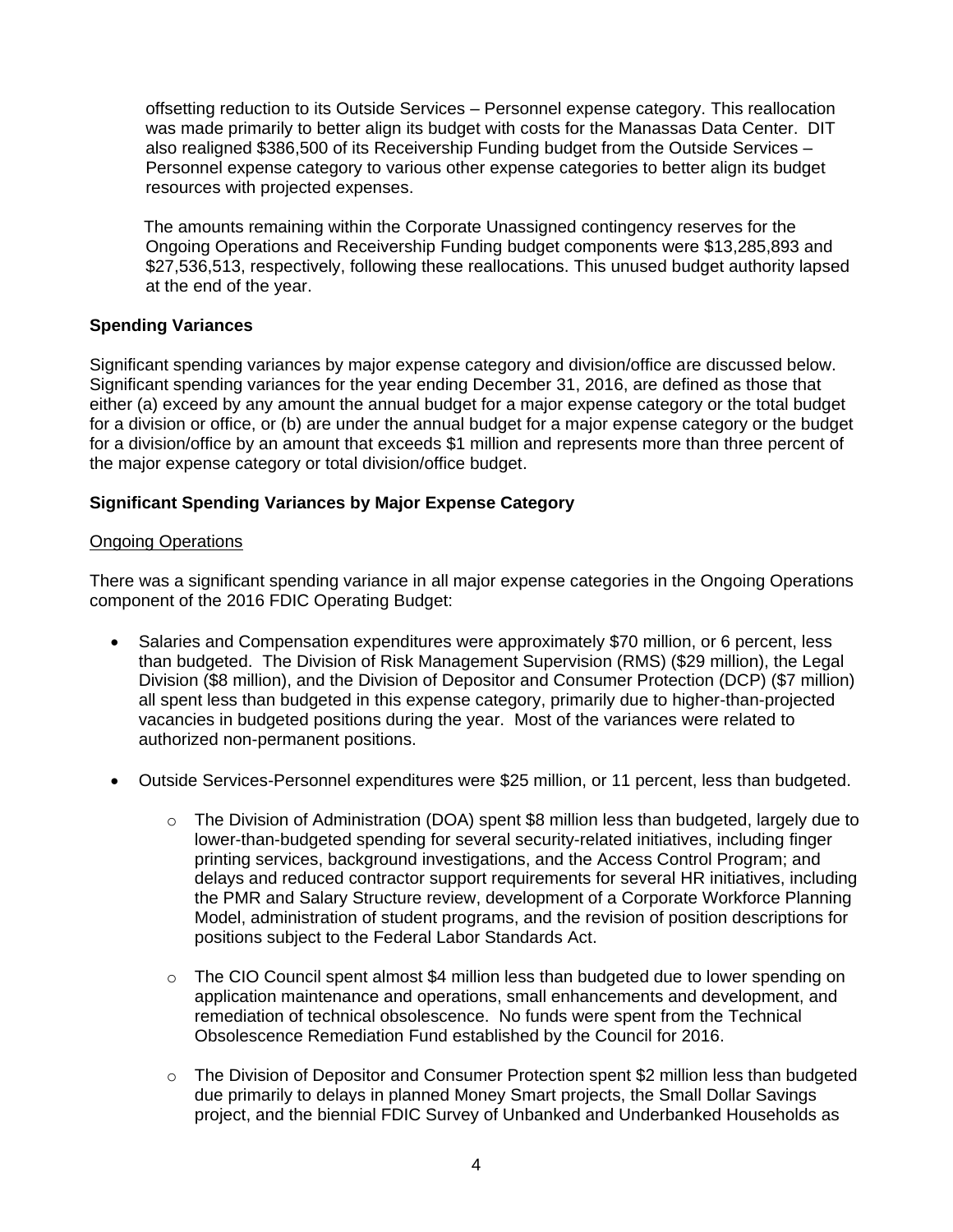well as lower-than-expected spending for maintenance of the Economicinclusion.gov website.

- $\circ$  The Corporate Unassigned contingency reserve had approximately \$8 million in unused budget authority remaining at the end of the year in this expense category. That unused budget authority lapsed on December 31, 2016.
- Travel expenditures were approximately \$9 million, or 9 percent, lower than budgeted. RMS spent \$7 million less than budgeted for travel due largely to the reduced number of exams conducted and lower examination-related travel costs as a result of the improved condition of FDIC-supervised banks and the change in exam frequency for favorably-rated banks having assets less than \$1 billion. Spending was also lower than anticipated for relocation-related travel costs.
- Buildings expenditures were approximately \$6 million, or 6 percent, less than budgeted. This was largely attributable to delays in the start and/or completion of the Virginia Square Loading Dock Repair project and the San Francisco Regional Office plumbing upgrade. Spending for general building operating costs, utilities, cleaning, and several repair/maintenance project expenses were also less than budgeted.
- Equipment expenditures were approximately \$6 million, or 6 percent, less than budgeted. DOA spent \$3 million less than budgeted, largely due to the delay in the purchase and installation of the Electronic Security System hardware in the remaining field offices and the slower-thanexpected installation of one of the two SCIF communication systems that was planned to be completed in 2016. DIT spent \$3 million less than budgeted because of a decision to defer hardware technical refresh purchases until it can assess the impact of the use of shared services.
- Outside Services Other expenditures were \$1 million, or 8 percent, less than budgeted. This was primarily attributable to underspending by DOA which spent nearly \$1 million less than budgeted, largely due to lower insurance premiums, a decline in nationwide mail volume, and lower demand for various support services, including printing, advertising and catering.
- Other Expenses were approximately \$3 million, or 20 percent, less than budgeted. This was primarily attributable to substantial underutilization by employees of the funds budgeted for Professional Learning Accounts and lower-than-projected expenses for the purchase of corporate office supplies by DOA.

#### Receivership Funding

The Receivership Funding component of the 2016 FDIC Operating Budget includes funding for expenses that are incurred in conjunction with institution failures and the management and disposition of the assets and liabilities of the ensuing receiverships, except for salary and benefits expenses for permanent employees assigned to the receivership management function. There were significant spending variances in five of the seven major expense categories in the Receivership Funding component of the 2016 FDIC Operating Budget:

- Salaries and Compensation expenditures were \$15 million, or 24 percent, less than budgeted. This variance was mostly attributable to vacancies in budgeted non-permanent positions in the Division of Resolutions and Receiverships (DRR) and the Legal Division.
- Outside Services-Personnel expenditures were \$109 million, or 37 percent, less than budgeted. DRR spent \$68 million less than budgeted, primarily because there were only five small bank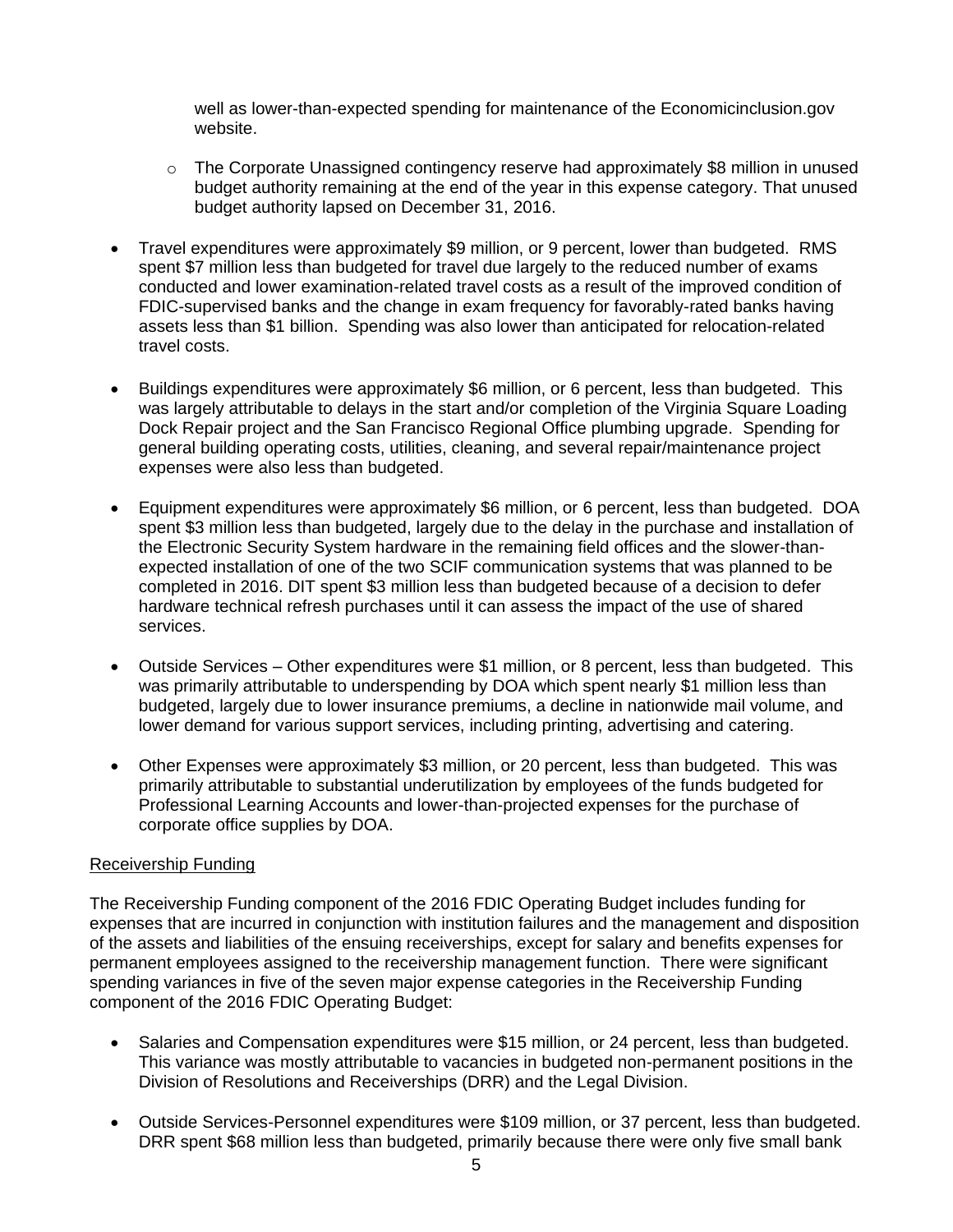failures during the year. This resulted in lower-than-budgeted expenses for contracts supporting owned real estate, loan servicing, bank closings, securitizations, oversight of loss share agreements, and asset valuation. The Legal Division spent \$11 million less than budgeted, primarily due to lower-than-anticipated costs for outside legal counsel for receivership and resolution activities. The Corporate Unassigned contingency reserve had \$27 million in unused budget authority remaining at the end of the year in this expense category. That unused budget authority lapsed on December 31, 2016.

- Travel expenditures were approximately \$5 million, or 61 percent, less than budgeted. This was primarily attributable to the low number and small size of bank failures during the year.
- Buildings expenditures were approximately \$1 million, or 8 percent, more than budgeted. This was primarily attributable to environmental remediation costs incurred under a 2014 settlement agreement on an asset sold in 1993 by the Resolution Trust Corporation.
- Other Expenses were approximately \$11 million, or 71 percent, less than budgeted. This variance was attributable to the transfer of banking operations and the disposition of failed banks' assets more quickly than expected, because there were fewer-than-usual receivership claims or settlement costs associated with actual failed bank resolutions.

#### **Significant Spending Variances by Division/Office**

Fourteen organizations had significant spending variances from their 2016 budgets:

- DRR spent \$93 million, or 26 percent, less than budgeted. Approximately \$90 million of this variance was in the Receivership Funding budget component and was largely due to less-than-budgeted spending for resolution and receivership management workload for the reasons described above.
- RMS spent \$37 million, or 6 percent, less than budgeted. This variance was largely attributable to vacancies in budgeted positions and the reduction in exam-related travel.
- The Legal Division spent \$27 million, or 11 percent, less than budgeted. This variance was largely due to underspending of more than \$14 million in the Salaries and Compensation expense category (\$8 million in the Ongoing Operations and \$7 million in the Receivership Funding budget components) due to vacancies in budgeted nonpermanent positions and slower-than-projected hiring to fill those vacancies. In addition, it spent \$11 million less than budgeted in the Receivership Funding budget component for outside counsel costs relating to resolution and receivership management activities.
- DOA spent \$25 million, or 9 percent, less than budgeted. This variance was largely due to lower spending on contractor supported projects and functions explained earlier in the Outside Services – Personnel and Buildings expense categories of the Ongoing Operations budget component.
- DCP spent \$9 million, or 5 percent, less than budgeted. This variance was largely attributable to vacancies in budgeted positions throughout the year.
- The CIO Council spent \$4 million, or 8 percent, less than budgeted. This variance was largely attributable to lower spending on application maintenance and operations, system development and small enhancement projects, and remediation of technical obsolescence.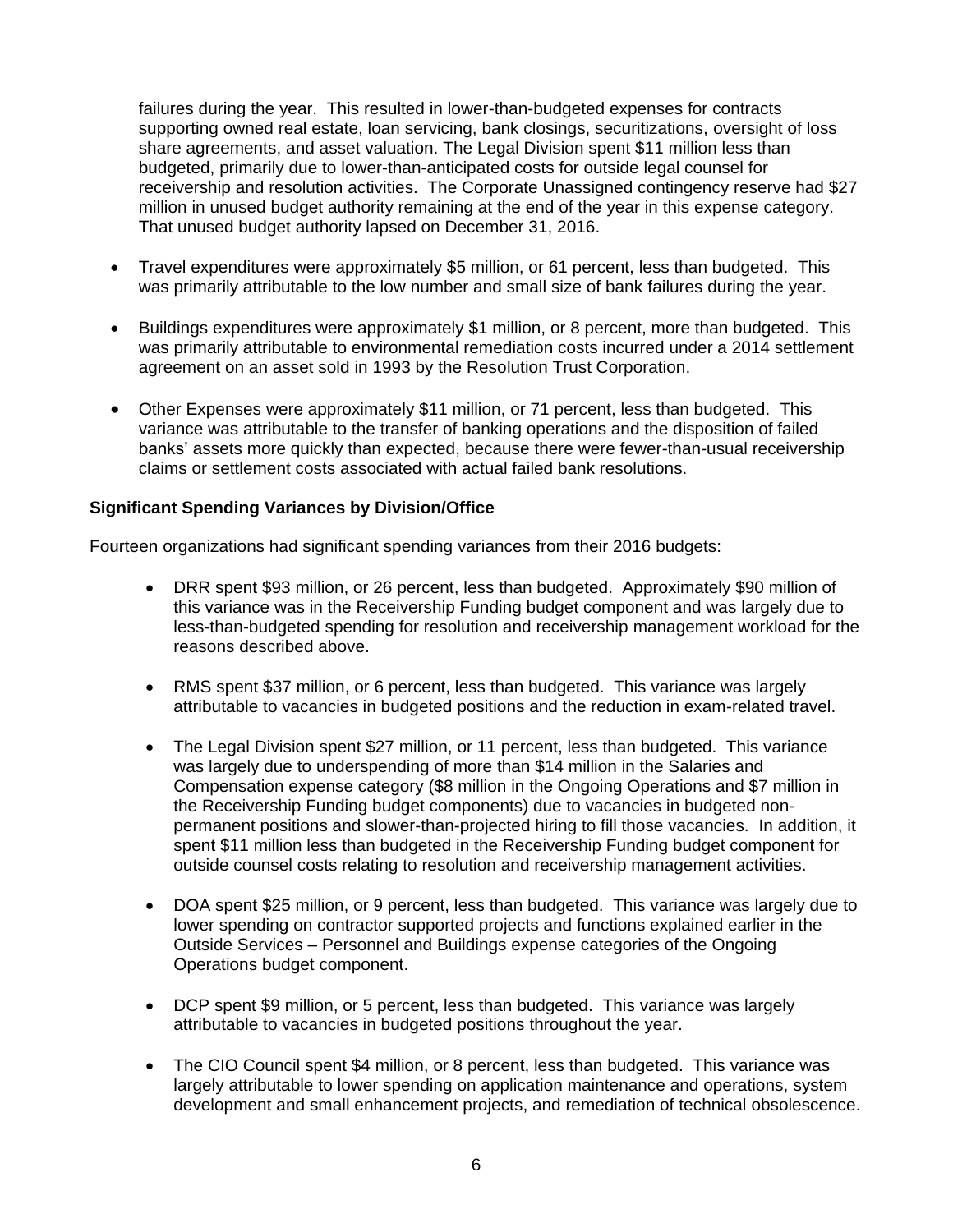- The Office of Complex Financial Institutions spent \$3 million, or 16 percent, less than budgeted. This variance was largely due to vacancies in budgeted positions throughout the year.
- The combined Executive Support Offices spent \$3 million, or 12 percent, less than budgeted. This variance was largely due to vacancies in budgeted positions in the Offices of Legislative Affairs, Corporate Risk Management (OCRM), and Minority and Women Inclusion. Contract spending was also below budget in the Office of Communications and OCRM for public relations advisory services and the independent validation of FDIC models, respectively.
- The Division of Finance spent \$2 million, or 5 percent, less than budgeted. This variance was largely attributable to vacancies in budgeted positions during the year.
- The Executive Offices spent \$2 million, or 17 percent, less than budgeted. This variance was largely due to lower-than-budgeted spending on the annual financial statement audit by GAO and vacancies in budgeted positions during the year.
- The Office of the Inspector General spent \$2 million, or 5 percent, less than budgeted. This variance was largely attributable to vacancies in budgeted positions throughout the year.
- ISPS spent \$2 million, or 5 percent, less than budgeted. This variance was largely due to utilization of software solutions that reduced the need for contractor services, delays in getting contractors on board, and vacancies in budgeted positions during the year.
- Corporate University spent \$2 million, or 9 percent, less than budgeted in its budget for the Corporate Employee Program (CU-CEP), and \$152,000, or 1 percent, more than budgeted in its regular organizational budget (CU-Corporate). The CU-CEP variance was largely due to vacancies in budgeted positions during the year and lower-than-budgeted travel for participants in the program. The CU-Corporate variance was primarily due to higher-thanbudgeted relocation expenses for qualifying employees. These costs can vary substantially from employee to employee and are not subject to management control. CU-Corporate's 2016 budget for relocation travel was based on recent past history.
- The Corporate Unassigned contingency reserve had approximately \$41 million in unused budget authority remaining at the end of the year. That unused budget authority lapsed on December 31, 2016.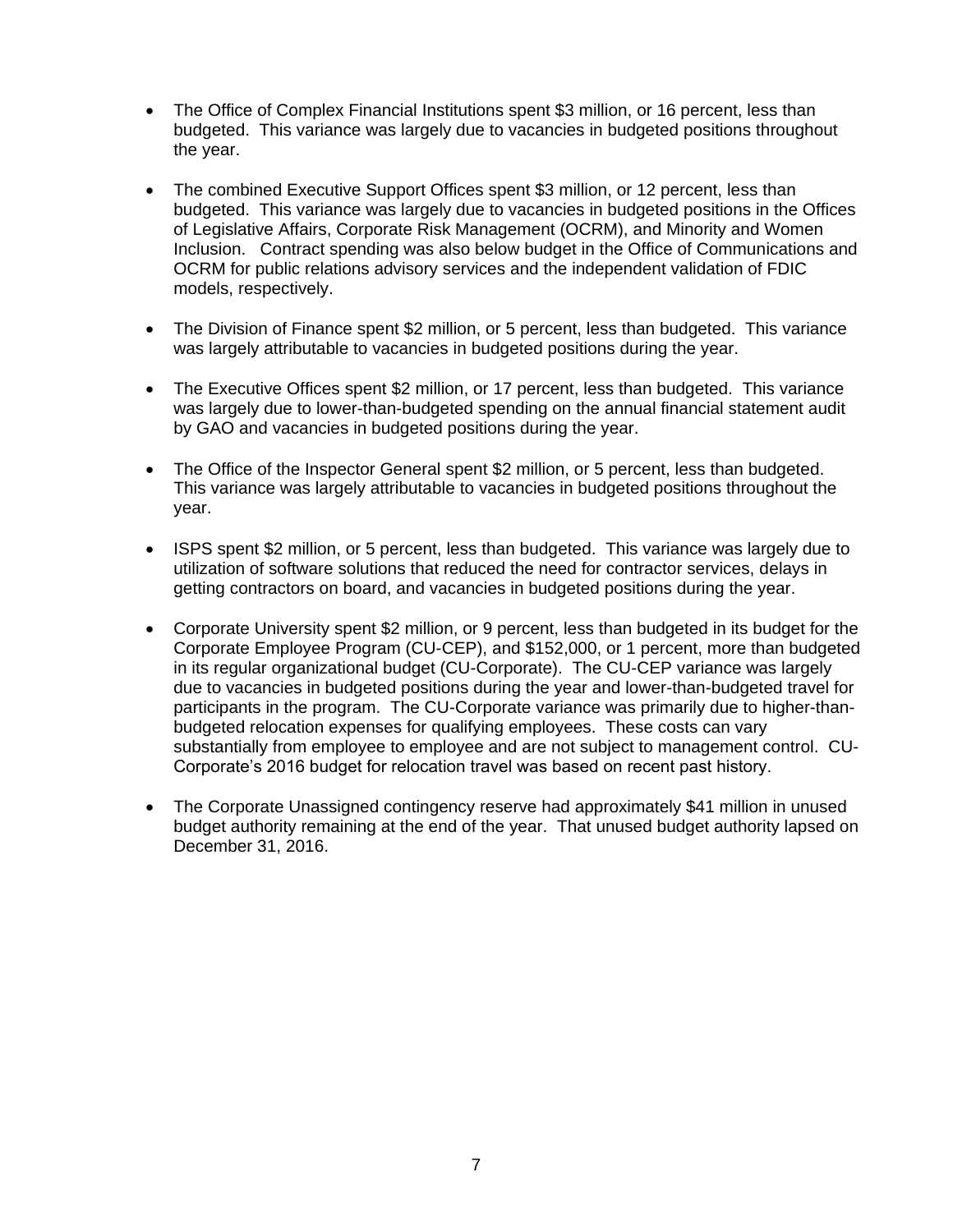# **FDIC CFO REPORT TO THE BOARD – Fourth Quarter 2016**

| <b>Fund Financial Results</b><br>(\$ in Millions)            |                               |        |    |          |    |                                     |    |        |    |                |
|--------------------------------------------------------------|-------------------------------|--------|----|----------|----|-------------------------------------|----|--------|----|----------------|
| <b>Balance Sheet</b>                                         | <b>Deposit Insurance Fund</b> |        |    |          |    |                                     |    |        |    |                |
|                                                              |                               |        |    |          |    | Quarterly                           |    |        |    | Year-Over-Year |
|                                                              |                               | Dec-16 |    | $Sep-16$ |    | <b>Change</b>                       |    | Dec-15 |    | Change         |
| Cash and cash equivalents                                    | \$                            | 1,333  | \$ | 4,273    |    | $\frac{1}{2}$ (2,940) $\frac{1}{2}$ |    | 877    | \$ | 456            |
| Investment in U.S. Treasury securities                       |                               | 73,512 |    | 68,124   |    | 5,388                               |    | 62,497 |    | 11,015         |
| Assessments receivable, net                                  |                               | 2,666  |    | 2,686    |    | (20)                                |    | 2,172  |    | 494            |
| Interest receivable on investments and other assets, net     |                               | 526    |    | 565      |    | (39)                                |    | 418    |    | 108            |
| Receivables from resolutions, net                            |                               | 7,790  |    | 9,044    |    | (1,254)                             |    | 11,578 |    | (3,788)        |
| Property and equipment, net                                  |                               | 358    |    | 360      |    | (2)                                 |    | 378    |    | (20)           |
| <b>Total Assets \$</b>                                       |                               | 86,185 | \$ | 85,052   | \$ | 1,133                               | \$ | 77,920 | \$ | 8,265          |
| Accounts payable and other liabilities                       |                               | 238    |    | 218      |    | 20                                  |    | 273    |    | (35)           |
| Liabilities due to resolutions                               |                               | 2,073  |    | 3,538    |    | (1,465)                             |    | 4,419  |    | (2,346)        |
| Postretirement benefit liability                             |                               | 232    |    | 233      |    | (1)                                 |    | 233    |    | (1)            |
| Contingent liability for anticipated failures                |                               | 477    |    | 359      |    | 118                                 |    | 395    |    | 82             |
| Contingent liability for litigation losses                   |                               | 3      |    | 0        |    | 3                                   |    | 0      |    | 3              |
| <b>Total Liabilities \$</b>                                  |                               | 3,023  | \$ | 4,348    | \$ | (1,325)                             | \$ | 5,320  | \$ | (2, 297)       |
| FYI: Unrealized gain (loss) on U.S. Treasury securities, net |                               | 21     |    | 346      |    | (325)                               |    | (9)    |    | 30             |
| FYI: Unrealized postretirement benefit (loss) gain           |                               | (26)   |    | (34)     |    | 8                                   |    | (34)   |    | 8              |
| <b>Fund Balance</b>                                          | \$                            | 83,162 | \$ | 80,704   | \$ | 2,458                               | \$ | 72,600 | \$ | 10,562         |



The third quarter decline in actual assessment collections is due to a decline in the effective assessment rate, from 6.2 bps to 4.1 bps due to the lower assessment rate schedule now that the Deposit Insurance Fund has reached 1.15 percent.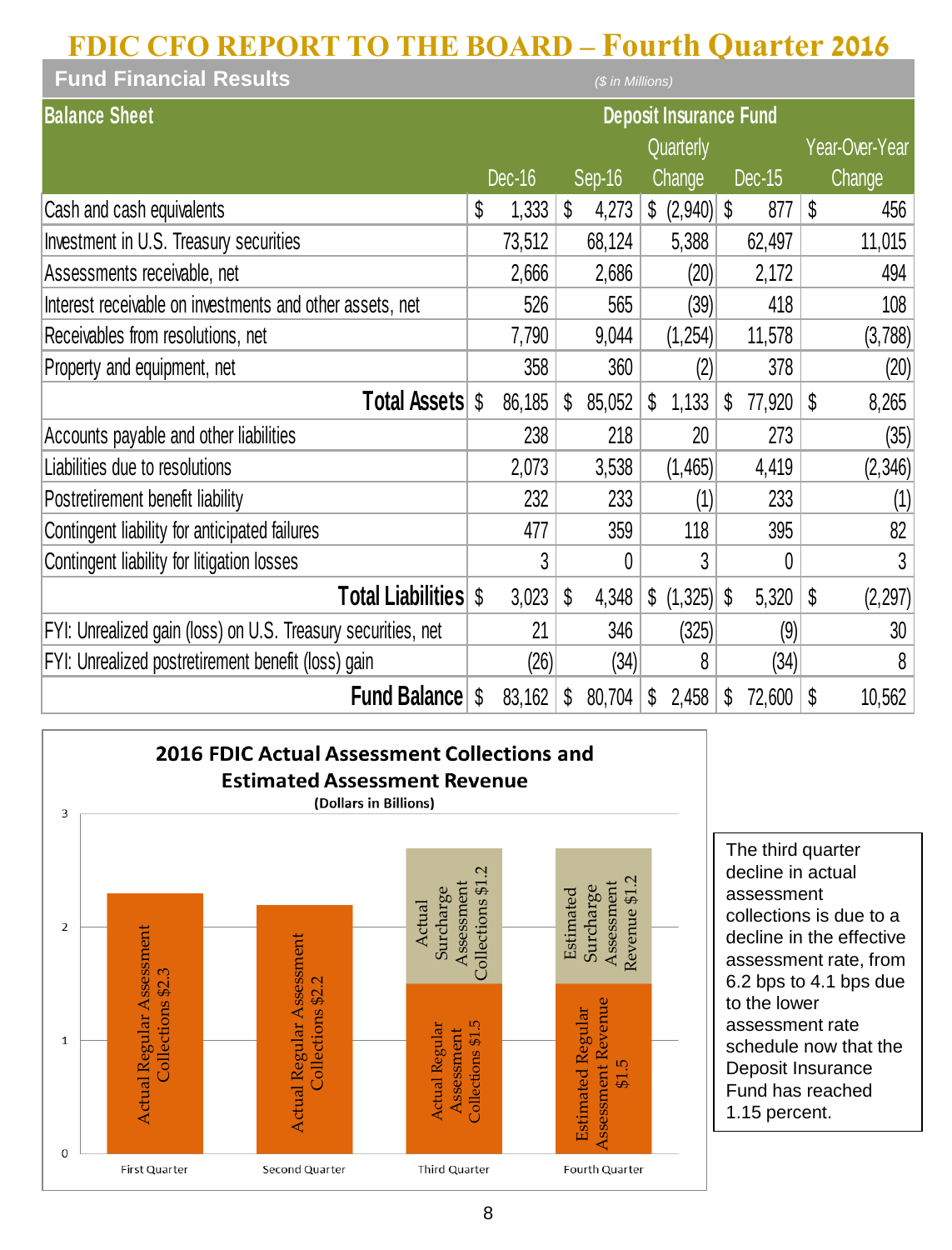| <b>Fund Financial Results - continued</b>               | (\$ in Millions) |         |    |         |    |                               |                  |    |                |
|---------------------------------------------------------|------------------|---------|----|---------|----|-------------------------------|------------------|----|----------------|
| <b>Income Statement</b> (year-to-date)                  |                  |         |    |         |    | <b>Deposit Insurance Fund</b> |                  |    |                |
|                                                         |                  |         |    |         |    | Quarterly                     |                  |    | Year-Over-Year |
|                                                         |                  | Dec-16  |    | Sep-16  |    | Change                        | Dec-15           |    | Change         |
| Assessments                                             | \$               | 9.987   | \$ | 7.299   |    | \$2,688                       | \$<br>8,847      | \$ | 1,140          |
| Interest on U.S. Treasury securities                    |                  | 671     |    | 482     |    | 189                           | 422              |    | 249            |
| Other revenue                                           |                  | 16      |    | 13      |    | 3                             | 34               |    | (18)           |
| Total Revenue                                           | - \$             | 10.674  | \$ | 7.794   | \$ | 2,880                         | \$<br>9,303      | \$ | 1,371          |
| Operating expenses                                      |                  | 1,715   |    | 1,278   |    | 437                           | 1,687            |    | 28             |
| Provision for insurance losses                          |                  | (1,568) |    | (1,236) |    | (332)                         | (2,251)          |    | 683            |
| Insurance and other expenses                            |                  | 3       |    | 3       |    |                               | 11               |    | (8)            |
| Total Expenses and Losses \$                            |                  | 150     | \$ | 45      | \$ | 105                           | \$<br>$(553)$ \$ |    | 703            |
| Net Income                                              |                  | 10,524  |    | 7,749   |    | 2,775                         | 9,856            |    | 668            |
| Unrealized gain (loss) on U.S. Treasury securities, net |                  | 30      |    | 355     |    | (325)                         | (60)             |    | 90             |
| Unrealized postretirement benefit gain (loss)           |                  | 8       |    |         |    | 8                             | 24               |    | (16)           |
| Comprehensive Income                                    | S                | 10,562  | \$ | 8,104   | \$ | 2,458                         | \$<br>9,820      | \$ | 742            |

| <b>Selected Financial Data</b>       | <b>FSLIC Resolution Fund</b> |           |    |                          |               |   |            |  |                |
|--------------------------------------|------------------------------|-----------|----|--------------------------|---------------|---|------------|--|----------------|
|                                      |                              |           |    |                          | Quarterly     |   |            |  | Year-Over-Year |
|                                      |                              | Dec-16    |    | Sep-16                   | <b>Change</b> |   | Dec-15     |  | Change         |
| Cash and cash equivalents            | S                            | 874       | \$ | 873                      | \$            | S | 871        |  | 3              |
| Accumulated deficit                  |                              | (124,611) |    | (124, 616)               | 5             |   | (124,618)  |  |                |
| Total resolution equity              |                              | 878       |    | 873                      | 5             |   | 871        |  | 7              |
| Total revenue                        |                              | 5         |    | 4                        |               |   | 3          |  | $\overline{2}$ |
| Operating expenses                   |                              | 3         |    | 3                        |               |   | 3          |  |                |
| Losses related to thrift resolutions |                              | (1)       |    | (1)                      |               |   |            |  | (1)            |
| Goodwill litigation expenses         |                              | -         |    | $\overline{\phantom{0}}$ |               |   | 157        |  | (157)          |
| Net Income (Loss)                    | \$                           | 7         | \$ | 2                        | 5             |   | $(157)$ \$ |  | 164            |

Receivership Selected Statistics December 2016 vs. December 2015

| $\sqrt{\$}$ in millions         | DIF    |   |          |     | <b>FRF</b>   |  |             |  | <b>ALL FUNDS</b> |   |          |   |          |  |          |   |         |
|---------------------------------|--------|---|----------|-----|--------------|--|-------------|--|------------------|---|----------|---|----------|--|----------|---|---------|
|                                 | Dec-16 |   | $Dec-15$ |     | Change       |  | $Dec-16$    |  | Dec-15 Change    |   |          |   | $Dec-16$ |  | $Dec-15$ |   | Change  |
| <b>Total Receiverships</b>      | 378    |   | 446      |     | (68)         |  |             |  |                  |   |          |   | 378      |  | 446      |   | (68)    |
| Assets in Liquidation           | 3.315  | S | 4.802    | \$. | $(1.487)$ \$ |  | $2 \mid$ \$ |  | 5                | S | $(3)$ \$ |   | 3,317    |  | 4,807    |   | (1,490) |
| <b>YTD Collections</b>          | .757   |   | 3.421    | S   | $(1.664)$ \$ |  | $2 \mid$ \$ |  | 3                |   | $(1)$ \$ |   | .759 '   |  | 3.424    | S | (1,665) |
| YTD Dividend/Other Pymts - Cash | 3.601  | S | 6.324    | \$. | (2.723)      |  | 0           |  |                  |   | 0        | S | 3.601    |  | 6.324    |   | (2,723) |

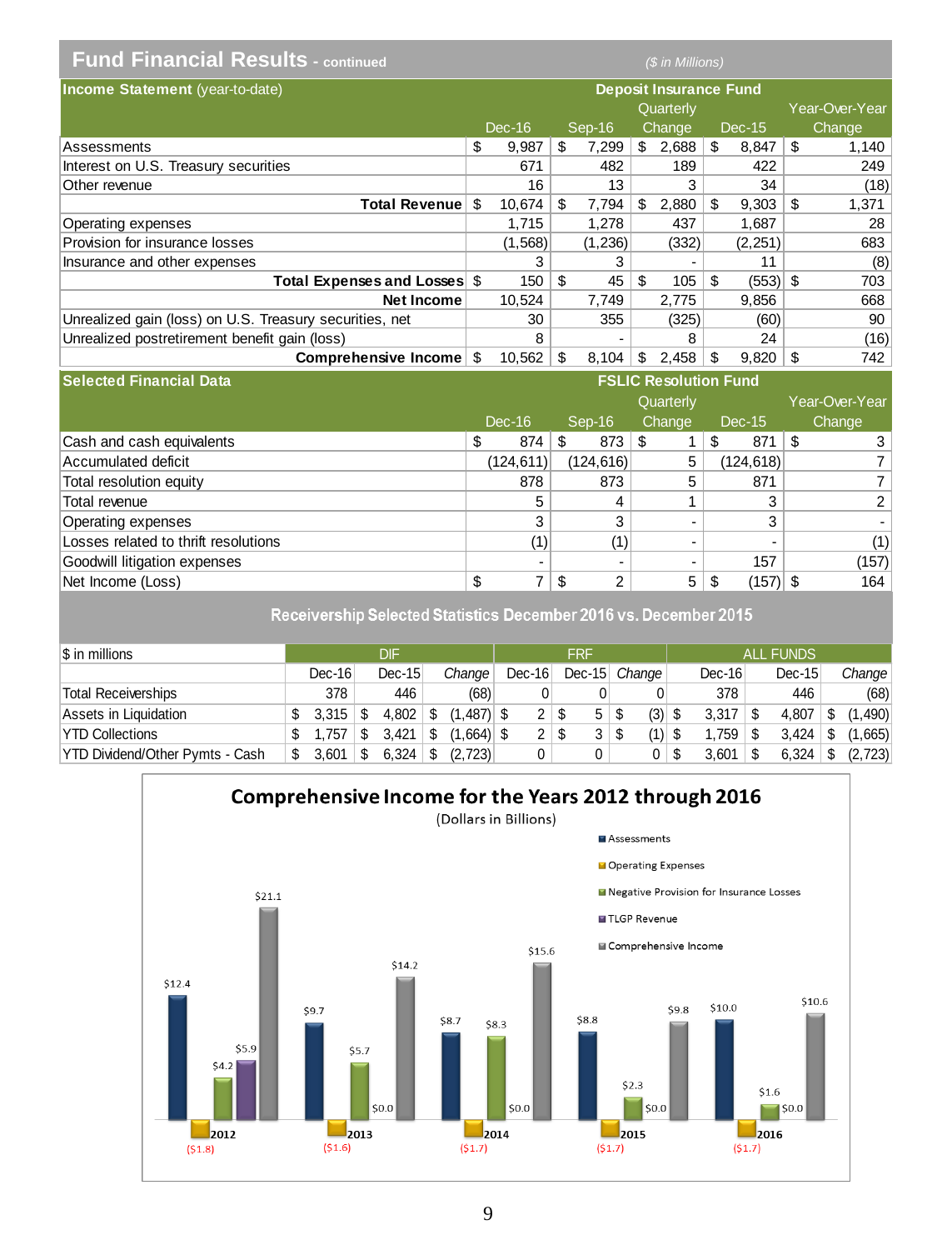| <b>Deposit Insurance Fund Portfolio Summary</b><br>(Dollar Values in Millions)                                                       |                                  |                                  |                                   |  |  |  |  |  |  |  |
|--------------------------------------------------------------------------------------------------------------------------------------|----------------------------------|----------------------------------|-----------------------------------|--|--|--|--|--|--|--|
|                                                                                                                                      | 12/31/16                         | 12/31/15                         | Change                            |  |  |  |  |  |  |  |
| Par Value<br><b>Amortized Cost</b><br>Total Market Value (including accrued interest)                                                | \$74,430<br>\$74,947<br>\$75,335 | \$62,973<br>\$63,368<br>\$63,737 | \$11,457<br>\$11,579<br>\$11,598  |  |  |  |  |  |  |  |
| Primary Reserve <sup>1</sup><br>Primary Reserve % of Total Portfolio                                                                 | \$75,335<br>100.0%               | \$63,737<br>100.0%               | \$11,598<br>$0.0\%$               |  |  |  |  |  |  |  |
| Yield-to-Maturity <sup>2</sup>                                                                                                       | 1.12%                            | 0.94%                            | 0.18%                             |  |  |  |  |  |  |  |
| Weighted Average Maturity (in years)                                                                                                 | 1.60                             | 1.65                             | $-0.05$                           |  |  |  |  |  |  |  |
| Effective Duration (in years)<br><b>Total Portfolio</b><br>Available-for-Sale Securities<br>Held-to-Maturity Securities <sup>3</sup> | 1.55<br>1.66<br>not applicable   | 1.62<br>1.64<br>not applicable   | $-0.07$<br>0.02<br>not applicable |  |  |  |  |  |  |  |

 $1$  Primary Reserve is the total market value (including accrued interest) of overnight investments, all available-for-sale (AFS) securities, and held-to-maturity (HTM) securities maturing within three months.

 $^2$ The Yield-to-Maturity includes the potential yield of Treasury Inflation-Protected Securities (TIPS), which presently assumes an average 2.0% annual increase in the CPI over the remaining life of each TIPS.

 $^3$  In early August 2008, management reclassified all of the DIF portfolio's HTM securities as AFS securities effective as of June 30, 2008, because the FDIC could no longer assert it had the positive intent and ability to hold its HTM securities until their maturity dates.

| <b>Summary of Other Corporate Investment Portfolios</b> |                             |           |           |  |  |  |  |  |  |  |  |
|---------------------------------------------------------|-----------------------------|-----------|-----------|--|--|--|--|--|--|--|--|
|                                                         | (Dollar Values in Millions) |           |           |  |  |  |  |  |  |  |  |
|                                                         | 12/31/16                    | 12/31/15  | Change    |  |  |  |  |  |  |  |  |
| <b>FRF-FSLIC</b>                                        |                             |           |           |  |  |  |  |  |  |  |  |
| Book Value <sup>4</sup>                                 | \$831                       | \$828     | \$3       |  |  |  |  |  |  |  |  |
| Yield-to-Maturity                                       | 0.40%                       | 0.08%     | 0.32%     |  |  |  |  |  |  |  |  |
| Weighted Average Maturity                               | overnight                   | overnight | no change |  |  |  |  |  |  |  |  |

 $^4$  Due to the current short-term nature of this portfolio, its respective Par, Book, and Market Values are identical for reporting purposes.

| <b>National Liquidation Fund (NLF) Investment Portfolio Summary</b>                      |                        |                         |                            |  |  |  |  |  |  |
|------------------------------------------------------------------------------------------|------------------------|-------------------------|----------------------------|--|--|--|--|--|--|
| (Dollar Values in Millions)                                                              |                        |                         |                            |  |  |  |  |  |  |
|                                                                                          | 12/31/16               | 12/31/15                | Change                     |  |  |  |  |  |  |
| Book Value <sup>5</sup><br>Effective Annual Yield<br>Weighted Average Maturity (in days) | \$8,746<br>0.58%<br>78 | \$10,508<br>0.30%<br>90 | (\$1,762)<br>0.28%<br>(12) |  |  |  |  |  |  |

 $^5$  Due to the short-term nature of the NLF portfolio, its Book and Market Values are identical for reporting purposes.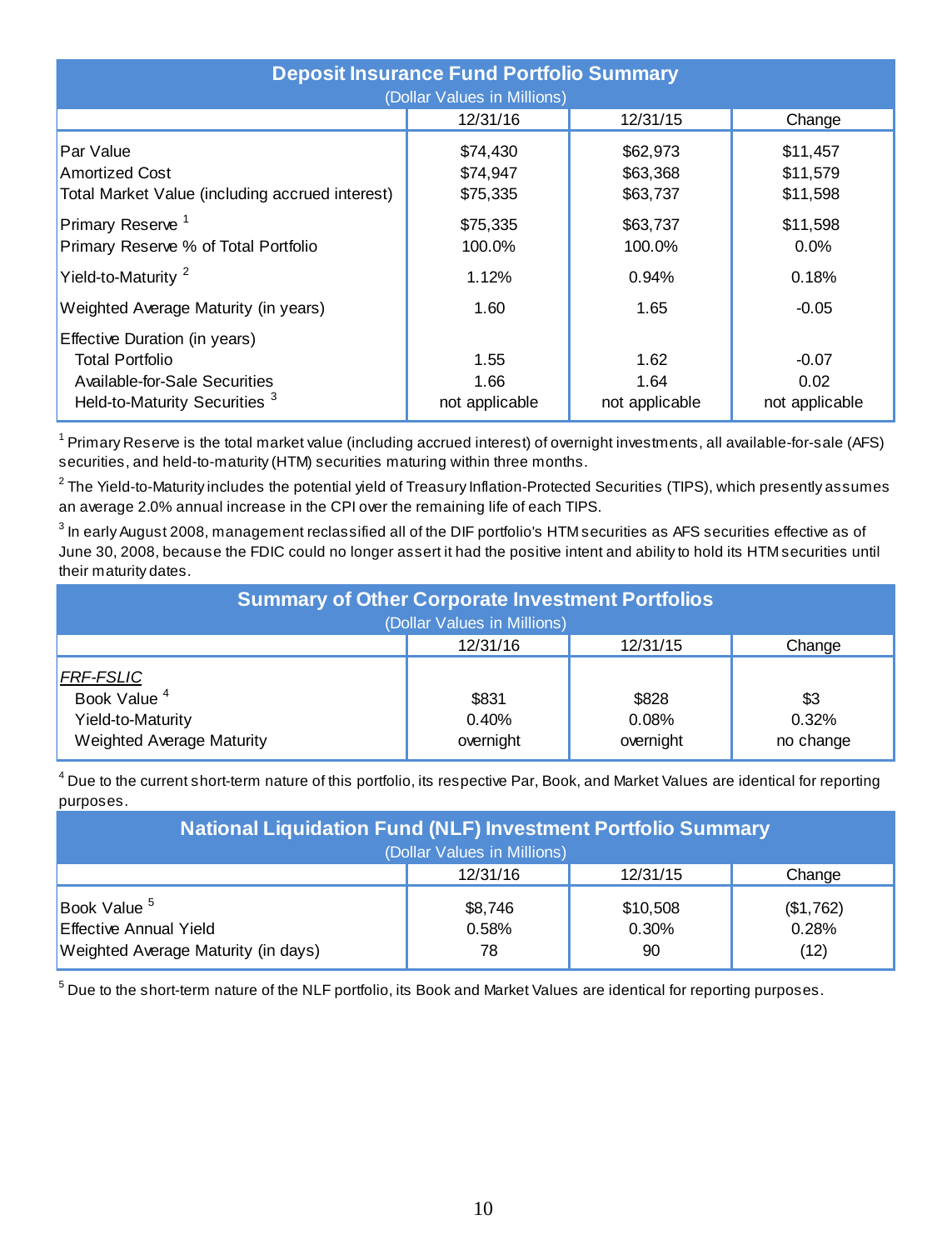|                                  | <b>Investment Strategies</b>                                                                                                                                                                                                                                                                                                                                                                                                                                                                                                   |
|----------------------------------|--------------------------------------------------------------------------------------------------------------------------------------------------------------------------------------------------------------------------------------------------------------------------------------------------------------------------------------------------------------------------------------------------------------------------------------------------------------------------------------------------------------------------------|
| <b>DEPOSIT INSURANCE FUND</b>    | Strategy for the 4th Quarter 2016                                                                                                                                                                                                                                                                                                                                                                                                                                                                                              |
|                                  | Purchase up to \$19 billion (par value) of Treasury securities with maturity dates<br>between March 31, 2017, and December 31, 2021, subject to the following<br>additional provisions: all newly purchased securities will be designated as available-<br>for-sale; no more than \$2 billion (adjusted par value) of such securities shall<br>consist of Treasury Inflation-Protected Securities; and target at least \$3 billion (par<br>value) of newly purchased securities maturing in 2020 or 2021.                      |
|                                  | <b>Strategy Changes for the 1st Quarter 2017</b>                                                                                                                                                                                                                                                                                                                                                                                                                                                                               |
|                                  | Purchase up to \$14 billion (par value) of Treasury securities with maturity dates<br>between June 30, 2017, and June 30, 2022, subject to the following additional<br>provisions: all newly purchased securities will be designated as available-for-sale;<br>no more than \$2 billion (adjusted par value) of such securities shall consist of<br>Treasury Inflation-Protected Securities; and target at least \$5 billion (par value) of<br>newly purchased securities maturing between January 1, 2020, and June 30, 2022. |
| <b>NATIONAL LIQUIDATION FUND</b> | Strategy for the 4th Quarter 2016                                                                                                                                                                                                                                                                                                                                                                                                                                                                                              |
|                                  | Maintain an overnight deposit target floor balance within a range of \$100 million to<br>\$300 million.                                                                                                                                                                                                                                                                                                                                                                                                                        |
|                                  | Strategically invest the remaining funds in the zero- to 12-month maturity sector.                                                                                                                                                                                                                                                                                                                                                                                                                                             |
|                                  | <b>Strategy Changes for the 1st Quarter 2017</b>                                                                                                                                                                                                                                                                                                                                                                                                                                                                               |
|                                  | No strategy changes for the first quarter of 2017.                                                                                                                                                                                                                                                                                                                                                                                                                                                                             |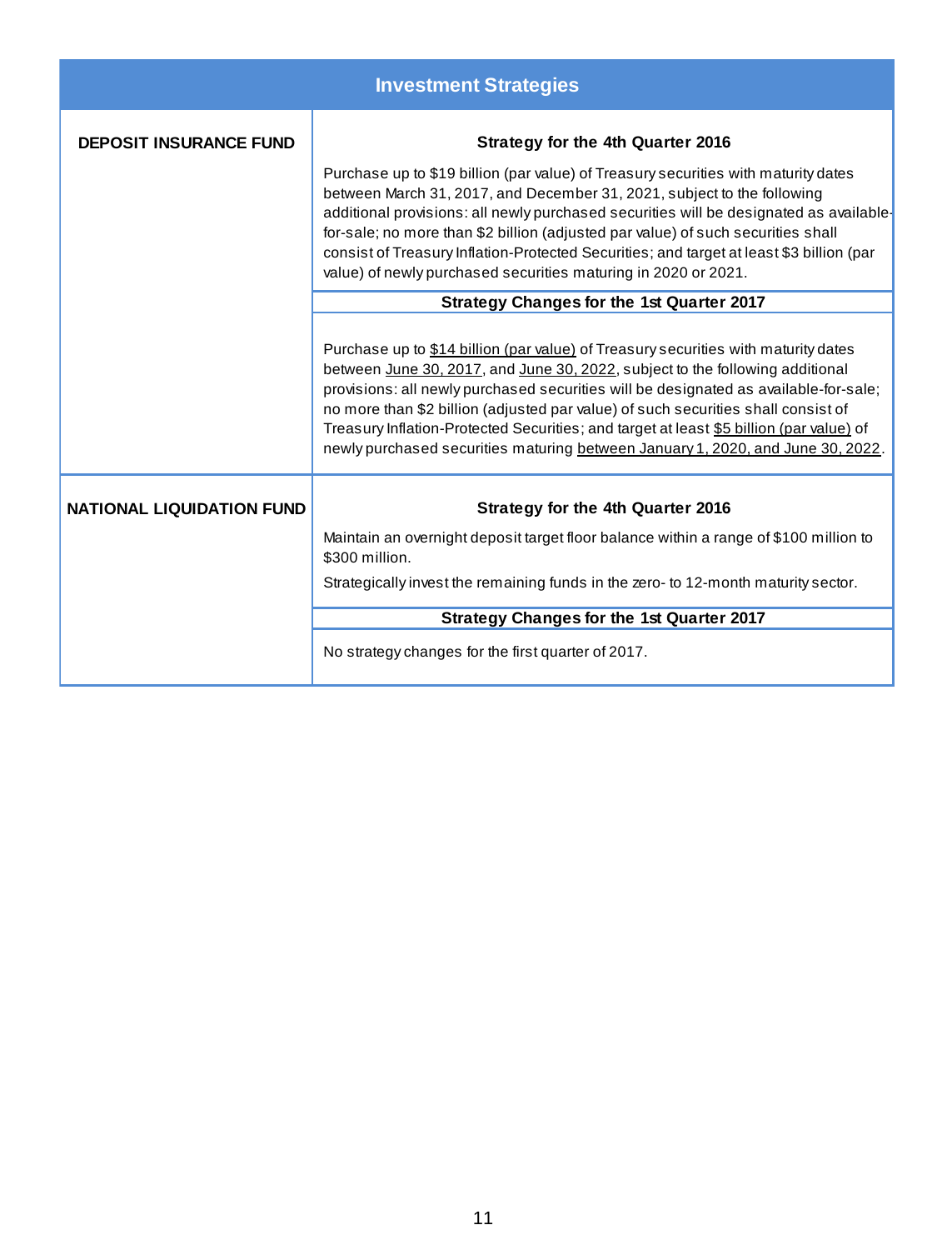# Executive Summary of 2016 Budget and Expenditures by Major Expense Category Through December 31, 2016 (Dollars in Thousands)

|                                    | Annual        | <b>YTD</b>    | <b>YTD</b>   | % of YTD           | <b>YTD</b>  |
|------------------------------------|---------------|---------------|--------------|--------------------|-------------|
| Major Expense Category             | <b>Budget</b> | <b>Budget</b> | Expenditures | <b>Budget Used</b> | Variance    |
| <b>FDIC Operating Budget</b>       |               |               |              |                    |             |
| <b>Ongoing Operations</b>          |               |               |              |                    |             |
| Salaries & Compensation            | \$1,254,695   | \$1,254,695   | \$1,184,570  | 94%                | (\$70, 125) |
| Outside Services - Personnel       | 240.380       | 240.380       | 214.927      | 89%                | (25, 453)   |
| Travel                             | 99,168        | 99,168        | 89,778       | 91%                | (9, 390)    |
| <b>Buildings</b>                   | 98,384        | 98,384        | 92.081       | 94%                | (6,303)     |
| Equipment                          | 87,992        | 87,992        | 82,312       | 94%                | (5,680)     |
| Outside Services - Other           | 15,038        | 15,038        | 13,889       | 92%                | (1, 149)    |
| Other Expenses                     | 15,044        | 15,044        | 12,108       | 80%                | (2,936)     |
|                                    |               |               |              |                    |             |
| <b>Total Ongoing Operations</b>    | \$1,810,701   | \$1,810,701   | \$1,689,665  | 93%                | (\$121,036) |
| <b>Receivership Funding</b>        |               |               |              |                    |             |
| Salaries & Compensation            | \$61,080      | \$61,080      | \$46,333     | 76%                | (\$14,747)  |
| Outside Services - Personnel       | 296,569       | 296,569       | 187,206      | 63%                | (109, 363)  |
| Travel                             | 8,207         | 8,207         | 3,236        | 39%                | (4, 971)    |
| <b>Buildings</b>                   | 14,658        | 14,658        | 15,781       | 108%               | 1,123       |
| Equipment                          | 1,782         | 1,782         | 1,542        | 87%                | (240)       |
| Outside Services - Other           | 1,900         | 1,900         | 1,221        | 64%                | (679)       |
| <b>Other Expenses</b>              | 15,804        | 15,804        | 4,617        | 29%                | (11, 187)   |
| <b>Total Receivership Funding</b>  | \$400,000     | \$400,000     | \$259,936    | 65%                | (\$140,064) |
|                                    |               |               |              |                    |             |
| <b>Total FDIC Operating Budget</b> | \$2,210,701   | \$2,210,701   | \$1,949,601  | 88%                | (\$261,100) |